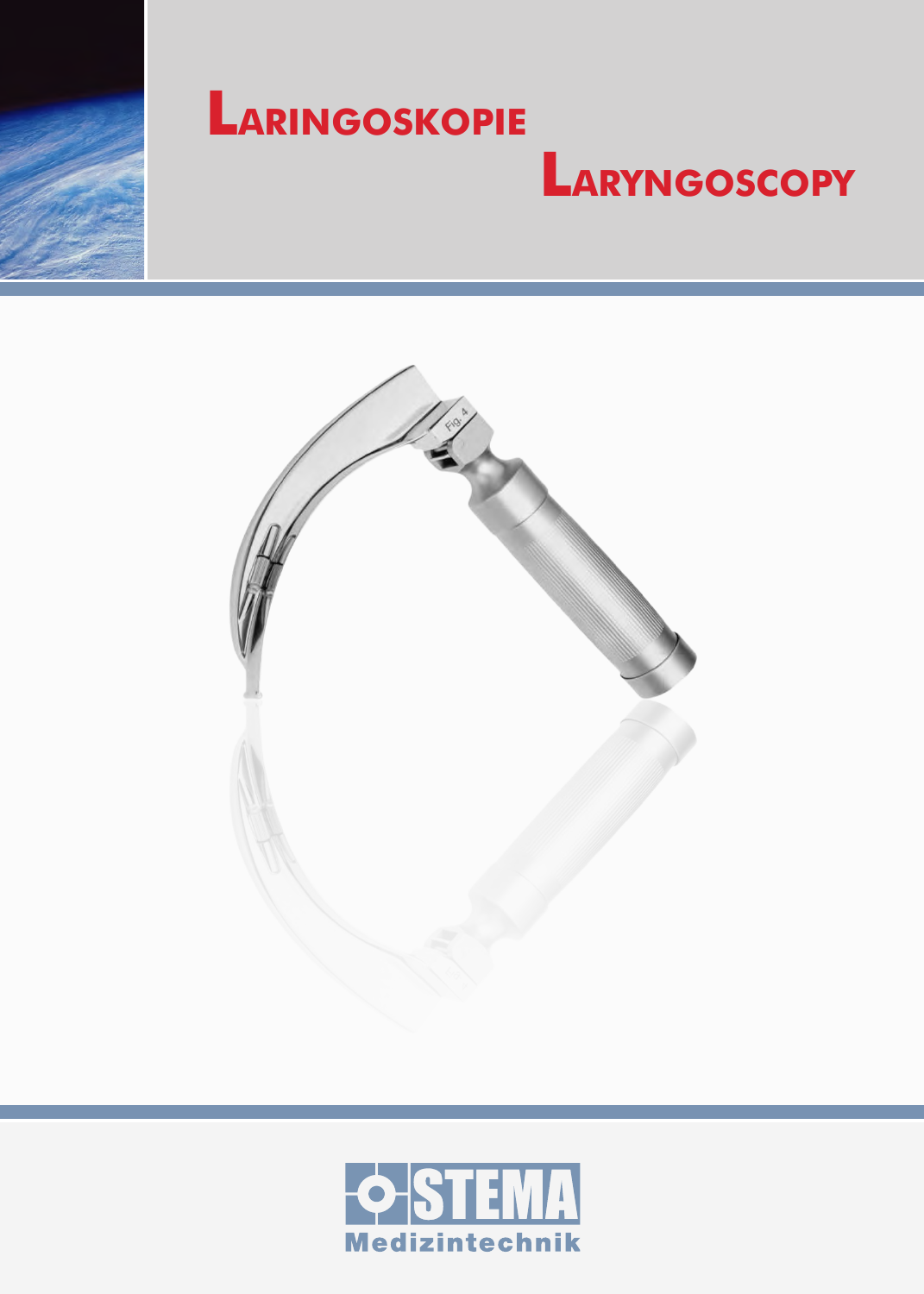



|      | <b>Bestell-Nr.</b><br>Ordering no. | <b>Bezeichnung</b><br><b>Description</b>                                                                                                                                              | <b>Merkmale</b>                                                                                                                                                                                                                                                                                                                   |                                                        | <b>Features</b>                                                                                                                                                                                                                                                                                                                                                                                   |                                                              |
|------|------------------------------------|---------------------------------------------------------------------------------------------------------------------------------------------------------------------------------------|-----------------------------------------------------------------------------------------------------------------------------------------------------------------------------------------------------------------------------------------------------------------------------------------------------------------------------------|--------------------------------------------------------|---------------------------------------------------------------------------------------------------------------------------------------------------------------------------------------------------------------------------------------------------------------------------------------------------------------------------------------------------------------------------------------------------|--------------------------------------------------------------|
|      | LA-011-001                         | Tele-Laryngo-Pharyngoskop,<br>Ø 10mm, Arbeitslänge 153mm,<br>starr, Blickrichtung 90°<br>Tele-Laryngo-Pharyngoscope,<br>Ø 10mm, working length 153mm,<br>rigid, direction of view 90° | - Scharfes Bild<br>- Außerordentliche Tiefenschärfe<br>- Hochleistungs-Lichtsystem<br>- 2 Vergrößerungsarten: Über-<br>blick und Detailbetrachtung<br>- Luftkanal zur Vermeidung von<br>beschlagenem Objektiv (LL)<br>- Einlegbar und gassterilisierbar<br>Arbeitsquerschnitt:<br>Nutzlänge:<br>Blickrichtung:<br>Arbeitsabstand: | 10.0mm<br>153mm<br>$90^\circ$<br>15mm bis $\infty$     | - Sharp image<br>- Significant depth of field<br>- High performance illumination<br>- 2 different degrees of magnifi-<br>cation: panoramic view and<br>examination of details<br>- Air channel for prevention of<br>misted objective (LL-connection)<br>- soakable and designed for gas<br>sterilization<br>Working $\varnothing$ :<br>Working length:<br>Direction of view:<br>Working distance: | 10.0mm<br>153mm<br>$90^\circ$<br>15mm to ∞                   |
|      | LA-011-004                         | Wie LA-011-001 jedoch mit Blick-<br>richtung 70° und Nutzlänge 174.5mm<br>As LA-011-001 but with direction of view<br>70° and working length 174.5mm                                  | Siehe LA-011-001                                                                                                                                                                                                                                                                                                                  |                                                        | See LA-011-001                                                                                                                                                                                                                                                                                                                                                                                    |                                                              |
| 4737 | LA-011-005                         | Wie LA-011-001 jedoch mit Blick-<br>richtung 70° und Nutzlänge 147mm<br>As LA-011-001 but with direction of view<br>70° and working length 147mm                                      | Siehe LA-011-001                                                                                                                                                                                                                                                                                                                  |                                                        | See LA-011-001                                                                                                                                                                                                                                                                                                                                                                                    |                                                              |
| 4736 | LA-011-002                         | Tele-Laryngo-Pharyngoskop,<br>Ø 6mm, Arbeitslänge 164mm,<br>starr, Blickrichtung 70°<br>Tele-Laryngo-Pharyngoscope,<br>Ø 6mm, working length 164mm,<br>rigid, direction of view 70°   | - Scharfes Bild<br>- Außerordentliche Tiefenschärfe<br>- Hochleistungs-Lichtsystem<br>- Einlegbar und gassterilisierbar<br>Arbeitsquerschnitt:<br>Nutzlänge:<br>Blickrichtung:<br>Arbeitsabstand:                                                                                                                                 | 6.0 <sub>mm</sub><br>164mm<br>$70^\circ$<br>15mm bis ∞ | - Sharp image<br>- Significant depth of field<br>- High performance illumination<br>- soaakable and designed for gas<br>sterilization<br>Working $\varnothing$ :<br>Working length:<br>Direction of view:<br>Working distance:                                                                                                                                                                    | 6.0 <sub>mm</sub><br>164mm<br>$70^\circ$<br>15mm to $\infty$ |
|      | LA-011-003                         | Wie LA-011-002 jedoch mit Ø 8mm<br>As LA-011-002 but with Ø 8mm                                                                                                                       | Siehe LA-011-002                                                                                                                                                                                                                                                                                                                  |                                                        | See LA-011-002                                                                                                                                                                                                                                                                                                                                                                                    |                                                              |
| 4738 | LA-011-006                         | Wie LA-011-002 jedoch mit Ø 11mm,<br>Blickrichtung 90° und NL 145mm<br>As LA-011-002 but with Ø 11mm,<br>direction of view 90° and WL 145mm                                           | Siehe LA-011-002                                                                                                                                                                                                                                                                                                                  |                                                        | See LA-011-002                                                                                                                                                                                                                                                                                                                                                                                    |                                                              |
| 4739 | LA-011-007                         | Wie LA-011-002 jedoch mit Ø 4mm<br>und Nutzlänge 176mm<br>As LA-011-002 but with Ø 4mm<br>and working length 176mm                                                                    | Siehe LA-011-002                                                                                                                                                                                                                                                                                                                  |                                                        | See LA-011-002                                                                                                                                                                                                                                                                                                                                                                                    |                                                              |
|      | LA-011-008                         | Wie LA-011-002 jedoch mit Ø 5mm<br>und Nutzlänge 176mm<br>As LA-011-002 but with Ø 5mm<br>and working length 176mm                                                                    | Siehe LA-011-002                                                                                                                                                                                                                                                                                                                  |                                                        | See LA-011-002                                                                                                                                                                                                                                                                                                                                                                                    |                                                              |

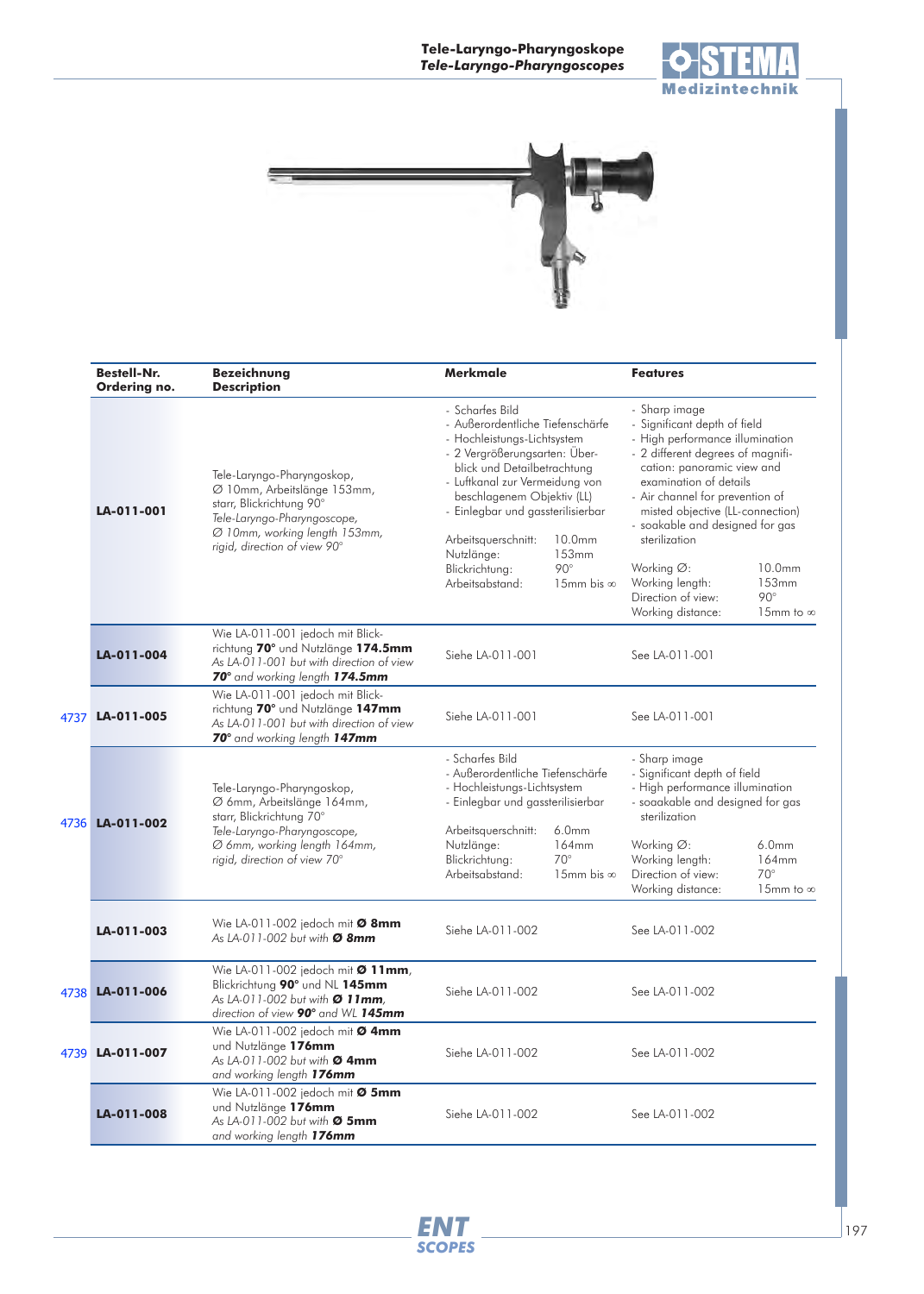



NEGUS Bruststütze, 11cm, komplett *NEGUS chest support, 11cm, complete* NEGUS Bruststütze, 8.5cm, komplett 5944 LD-200-205

*NEGUS chest support, 8.5cm, complete* 5945 LD-200-206

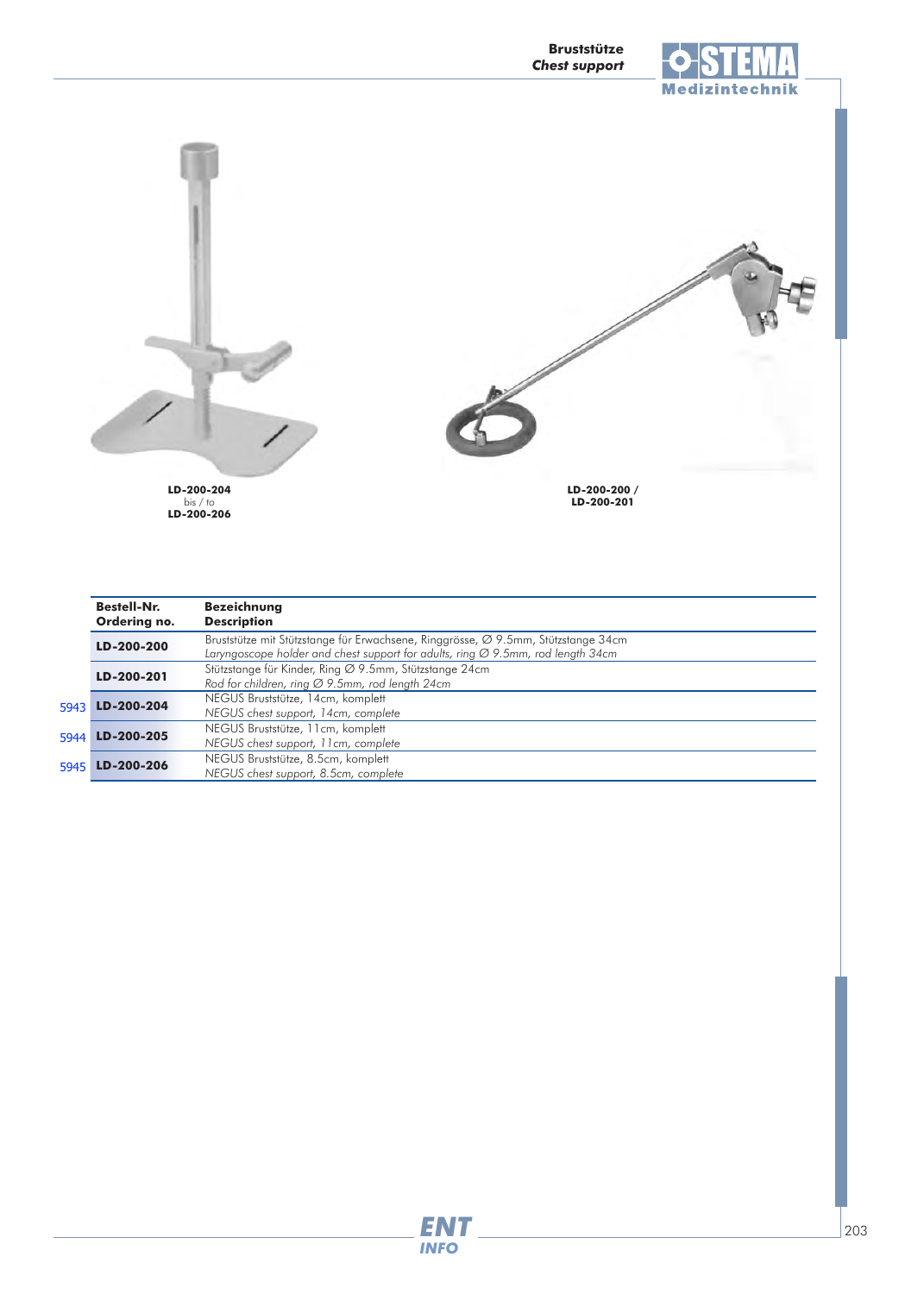

**Bezeichnung Description Bestell-Nr. Ordering no.** KLEINSASSER Schere, gerade, Ø 2.0mm, AL 25cm *KLEINSASSER scissors, straight, Ø 2.0mm, WL 25cm* **LD-200-103** 5893 KLEINSASSER Schere, aufgebogen, Ø 2.0mm, AL 25cm<br>KLEINSASSER scissors, upcurved, Ø 2.0mm, WL 25cm KLEINSASSER Schere, horizontal aufgebogen, Ø 2.0mm, AL 25cm *KLEINSASSER scissors, horizontal upcurved, Ø 2.0mm, WL 25cm* KLEINSASSER Schere, rechts gebogen, Ø 2.0mm, AL 25cm **KD-200-105** 5895 KLEINSASSER scissors, curved right, Ø 2.0mm, WL 25cm KLEINSASSER Schere, gerade, horizontal, Ø 2.0mm, AL 25cm **LD-200-102** 5892 KLEINSASSER scissors, straight, horizontal, Ø 2.0mm, WL 25cm KLEINSASSER Schere, links gebogen, Ø 2.0mm, AL 25cm **LD-200-106** 5896 **KLEINSASSER scissors, curved left, Ø 2.0mm, WL 25cm** KLEINSASSER Löffelzange, gerade, Ø 2.5mm, AL 25cm **LD-200-107** 5897 KLEINSASSER spoon forceps, straight, Ø 2.5mm, WL 25cm **LD-200-108** 5898 KLEINSASSER Löffelzange, aufgebogen, Ø 2.5mm, AL 25cm<br>**LD-200-108** 5898 KLEINSASSER spoon forceps, upcurved, Ø 2.5mm, WL 25cm **LD-200-109** 5899 KLEINSASSER Löffelzange, horizontal aufgebogen, Ø 2.5mm, AL 25cm<br>**LD-200-109** 5899 KLEINSASSER spoon forceps, horizontal upcurved, Ø 2.5mm, WL 25cm KLEINSASSER Löffelzange, links gebogen, Ø 2.5mm, AL 25cm **LD-200-111** 5901 *KLEINSASSER spoon forceps, curved left, Ø 2.5mm, WL 25cm* KLEINSASSER Löffelzange, rechts gebogen, Ø 2.5mm, AL 25cm **LD-200-110** 5900 **KLEINSASSER spoon forceps, curved right, Ø 2.5mm, WL 25cm** KLEINSASSER Alligator Fasszange, gerade, Ø 2.0mm, AL 25cm **LD-200-112** 5902 KLEINSASSER alligator forceps, straight, Ø 2.0mm, WL 25cm **LD-200-101** bis / *to* **LD-200-117 LD-200-112** bis / *to* **LD-200-116 LD-200-107** bis / *to* **LD-200-111 LD-200-101** bis / *to* **LD-200-106 LD-200-117** LD-200-101 5891 LD-200-104 5894



KLEINSASSER Löffelzange oval, gerade, Ø 2.5mm, AL 25cm

KLEINSASSER Alligator Fasszange, gerade horizontal, Ø 2.0mm, AL 25cm

KLEINSASSER Alligator Fasszange, links gebogen, Ø 2.0mm, AL 25cm

KLEINSASSER Alligator Fasszange, rechts gebogen, Ø 2.0mm, AL 25cm

KLEINSASSER Alligator Fasszange, horizontal aufgebogen, Ø 2.0mm, AL 25cm

**LD-200-117** 5907 KLEINSASSER spoon forceps oval, straight, Ø 2.5mm, WL 25cm

**LD-200-116** 5906 KLEINSASSER alligator forceps, curved left, Ø 2.0mm, WL 25cm

**LD-200-115** 5905 *KLEINSASSER alligator forceps, curved right, Ø 2.0mm, WL 25cm* 

**LD-200-113** 5903 KLEINSASSER alligator forceps, straight horizontal, Ø 2.0mm, WL 25cm

**LD-200-114** 5904 KLEINSASSER alligator forceps, horizontal upcurved, Ø 2.0mm, WL 25cm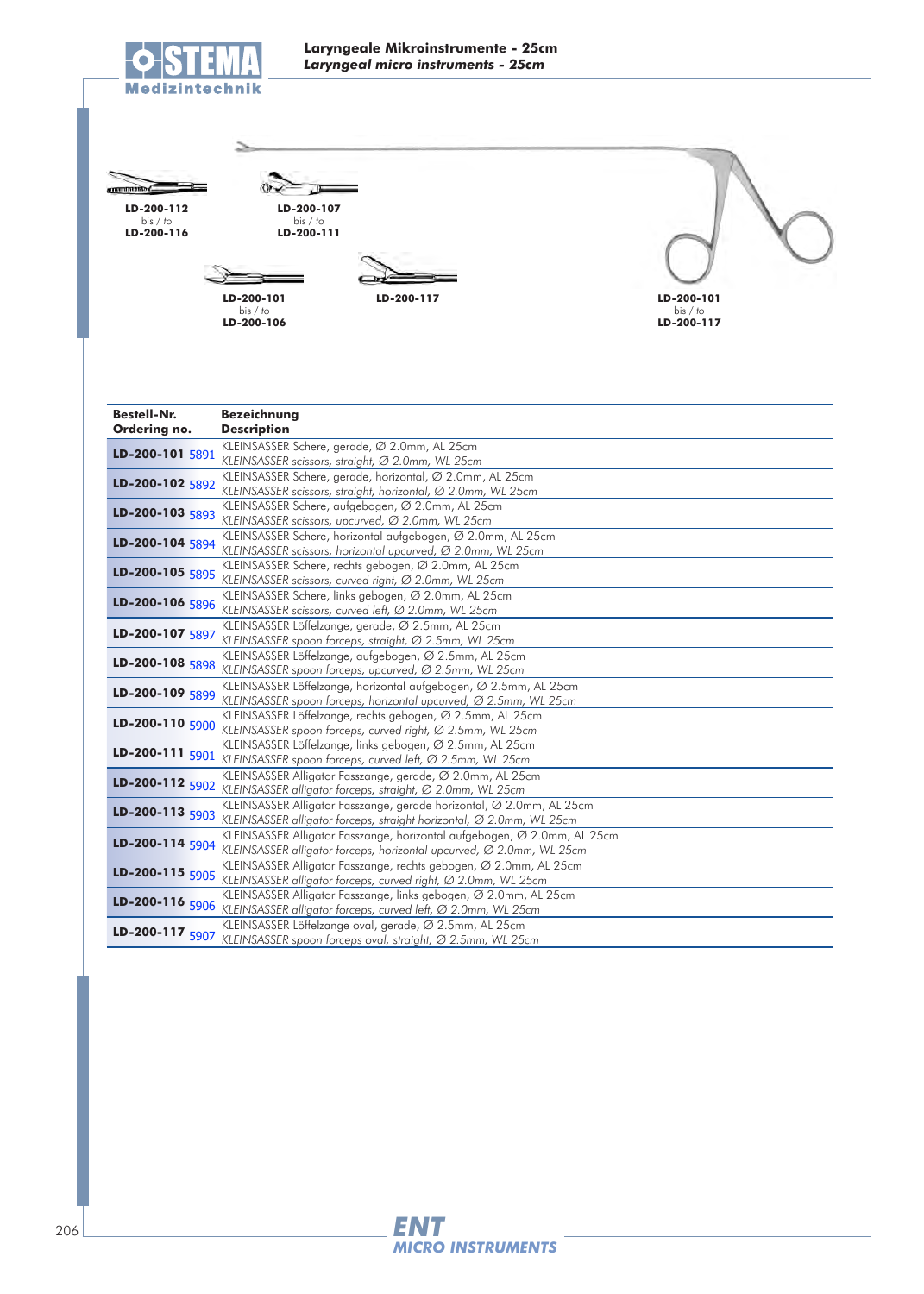



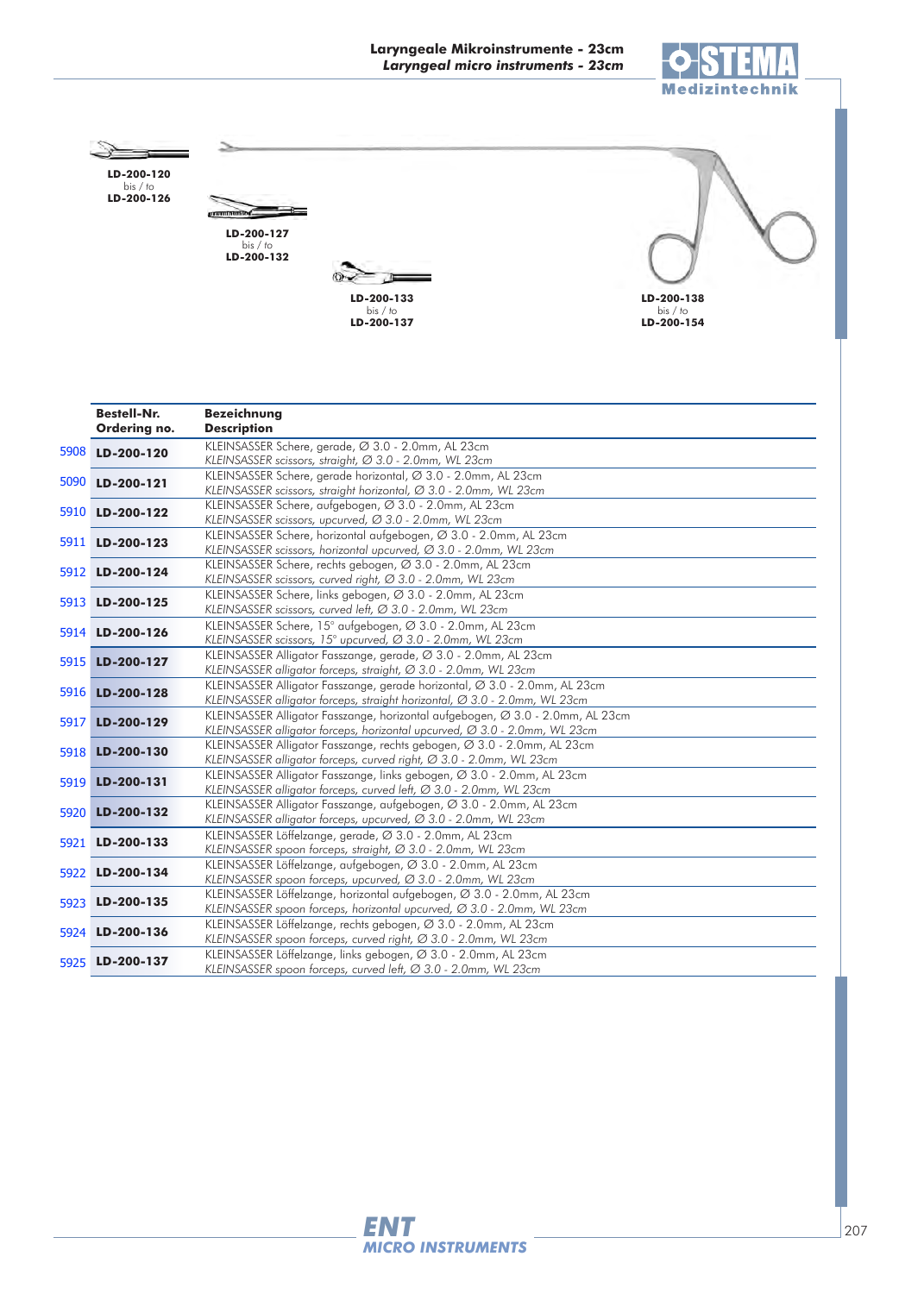

 $\circ$ **LD-200-138 /**

**LD-200-139**

**Bestell-Nr.**

**LD-200-140** bis / *to* **LD-200-146**

**Bezeichnung**

**LD-200-147** bis / *to* **LD-200-154**



**LD-200-138** bis / *to* **LD-200-154**

| Ordering no.    | <b>Description</b>                                                                                                                                                     |
|-----------------|------------------------------------------------------------------------------------------------------------------------------------------------------------------------|
| LD-200-138 5926 | KLEINSASSER Löffelzange aufgebogen, $45^{\circ}$ rechts, $\varnothing$ 3.0 - 2.0mm, AL 23cm<br>KLEINSASSER spoon forceps, up curved, 45° right, Ø 3.0 - 2.0mm, WL 23cm |
| LD-200-139 5927 | KLEINSASSER Löffelzange aufgebogen, 45° links, Ø 3.0 - 2.0mm, AL 23cm<br>KLEINSASSER spoon forceps, up curved, 45° left, Ø 3.0 - 2.0mm, WL 23cm                        |
| LD-200-140 5928 | KLEINSASSER Löffelzange oval, gerade, Ø 3.0 - 2.0mm, AL 23cm<br>KLEINSASSER spoon forceps oval, straight, Ø 3.0 - 2.0mm, WL 23cm                                       |
| LD-200-141 5929 | KLEINSASSER Löffelzange oval, 45° aufgebogen, Ø 3.0 - 2.0mm, AL 23cm<br>KLEINSASSER spoon forceps oval, 45° upcurved, Ø 3.0 - 2.0mm, WL 23cm                           |
| LD-200-142 5930 | KLEINSASSER Löffelzange oval, rechts gebogen, Ø 3.0 - 2.0mm, AL 23cm<br>KLEINSASSER spoon forceps oval, curved right, Ø 3.0 - 2.0mm, WL 23cm                           |
| LD-200-143 5931 | KLEINSASSER Löffelzange oval, links gebogen, Ø 3.0 - 2.0mm, AL 23cm<br>KLEINSASSER spoon forceps oval, curved left, Ø 3.0 - 2.0mm, WL 23cm                             |
| LD-200-144 5932 | KLEINSASSER Löffelzange oval, spitz, 45°aufgebogen, Ø 3.0 - 2.0mm, AL 23<br>KLEINSASSER spoon forceps oval, pointed, 45° upcurved, Ø 3.0 - 2.0mm, WL                   |
|                 | KLEINSASSER Löffelzange oval, spitz, aufgebogen, rechts öffnend, Ø 3.0 - 2.0                                                                                           |

| LD-200-143 5931 | KLEINSASSER Löffelzange oval, links gebogen, Ø 3.0 - 2.0mm, AL 23cm<br>KLEINSASSER spoon forceps oval, curved left, Ø 3.0 - 2.0mm, WL 23cm                                                                                         |
|-----------------|------------------------------------------------------------------------------------------------------------------------------------------------------------------------------------------------------------------------------------|
| LD-200-144 5932 | KLEINSASSER Löffelzange oval, spitz, 45°aufgebogen, Ø 3.0 - 2.0mm, AL 23cm                                                                                                                                                         |
|                 | KLEINSASSER spoon forceps oval, pointed, 45° upcurved, Ø 3.0 - 2.0mm, WL 23cm                                                                                                                                                      |
| LD-200-145 5933 | KLEINSASSER Löffelzange oval, spitz, aufgebogen, rechts öffnend, $\varnothing$ 3.0 - 2.0mm, AL 23cm<br>KLEINSASSER spoon forceps oval, pointed, upcurved, right side open, Ø 3.0 - 2.0mm, WL 23cm                                  |
| LD-200-146 5934 | KLEINSASSER Löffelzange oval, spitz, aufgebogen, links öffnend, Ø 3.0 - 2.0mm, AL 23cm<br>KLEINSASSER spoon forceps oval, pointed, upcurved, left side open, $\varnothing$ 3.0 - 2.0mm, WL 23cm                                    |
| LD-200-147 5935 | KLEINSASSER Fasszange, herzform, gerade, Ø 3.0 - 2.0mm, AL 23cm<br>KLEINSASSER grasping forceps, heart shaped, straight, Ø 3.0 - 2.0mm, WL 23cm                                                                                    |
|                 | KLEINSASSER Fasszange, herzform, rechts gebogen, Ø 3.0 - 2.0mm, AL 23cm<br>LD-200-148 5936 KLEINSASSER grasping forceps, heart shaped, right curved, Ø 3.0 - 2.0mm, WL 23cm                                                        |
|                 | KLEINSASSER Fasszange, herzform, links gebogen, Ø 3.0 - 2.0mm, AL 23cm<br>LD-200-149 5937 KLEINSASSER grasping forceps, heart shaped, left curved, $\varnothing$ 3.0 - 2.0mm, WL 23cm                                              |
|                 | KLEINSASSER Fasszange, herzform, aufgebogen, Ø 3.0 - 2.0mm, AL 23cm<br>LD-200-150 5938 KLEINSASSER grasping forceps, heart shaped, upcurved, Ø 3.0 - 2.0mm, WL 23cm                                                                |
| LD-200-151 5939 | KLEINSASSER Fasszange, herzform, 45° aufgebogen rechts, Ø 3.0 - 2.0mm, AL 23cm<br>KLEINSASSER grasping forceps, heart shaped, $45^{\circ}$ upcurved right, $\varnothing$ 3.0 - 2.0mm, WL 23cm                                      |
|                 | KLEINSASSER Fasszange, herzform, 45° aufgebogen links, Ø 3.0 - 2.0mm, AL 23cm<br>LD-200-152 5940 KLEINSASSER grasping forceps, heart shaped, 45° up curved left, Ø 3.0 - 2.0mm, WL 23cm                                            |
|                 | KLEINSASSER Fasszange, herzform, nach oben öffnend, Ø 3.0 - 2.0mm, AL 23cm<br>LD-200-153 5941 KLEINSASSER grasping forceps, heart shaped, open upward, Ø 3.0 - 2.0mm, WL 23cm                                                      |
|                 | $\mathcal{L}$ . The set of the set of the set of the set of the set of the set of the set of the set of the set of the set of the set of the set of the set of the set of the set of the set of the set of the set of the set of t |

**LD-200-154** 5942 KLEINSASSER Fasszange, herzform, nach unten öffnend, Ø 3.0 - 2.0mm, AL 23cm<br>**LD-200-154** 5942 KLEINSASSER grasping forceps, heart shaped, open downward, Ø 3.0 - 2.0mm, WL 23cm

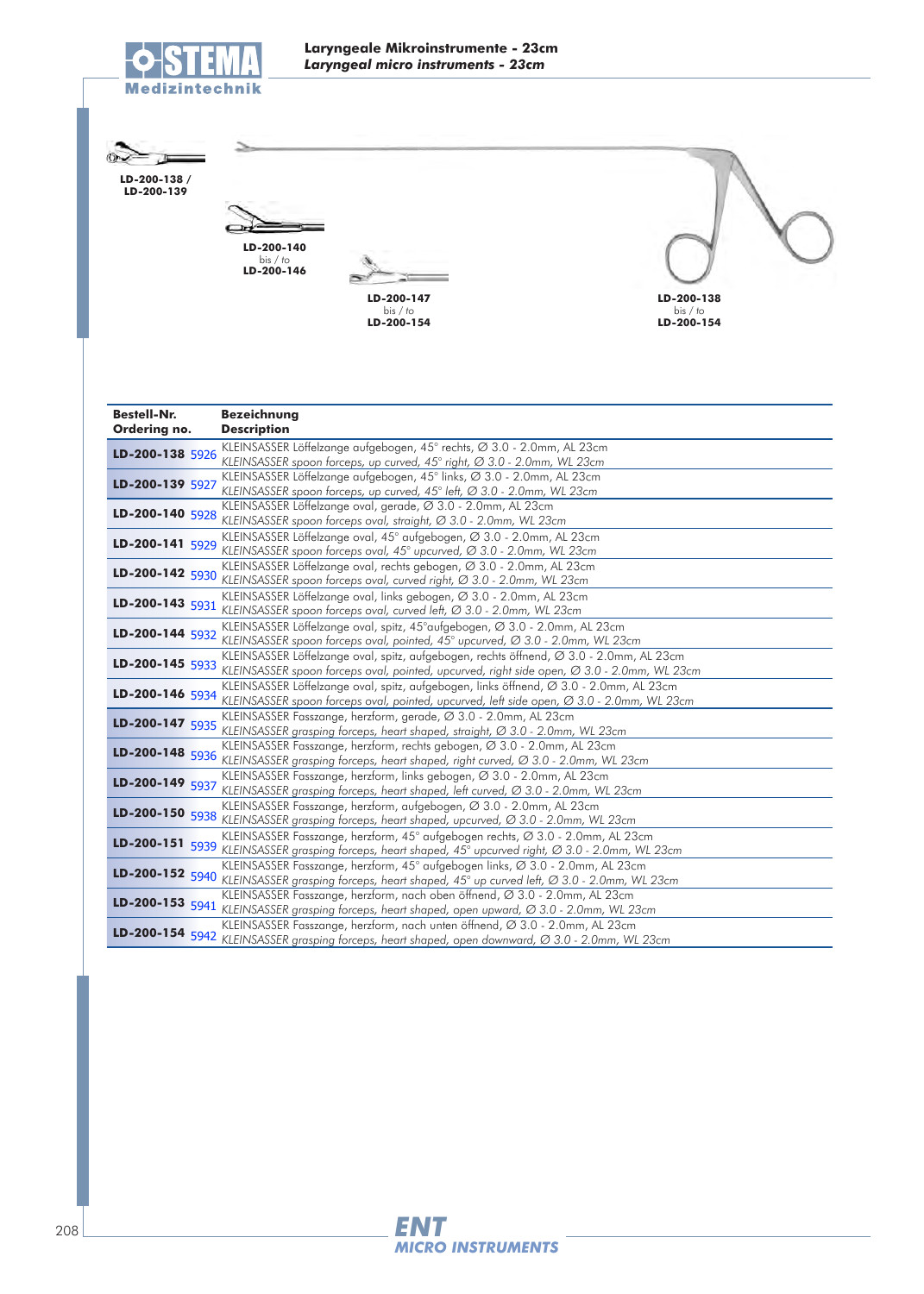

| GD-005-001<br>GD-005-002           | GD-005-004<br>GD-005-005<br>GD-005-003                                                                                                          | GD-005-001<br>bis / to<br>GD-005-005 |
|------------------------------------|-------------------------------------------------------------------------------------------------------------------------------------------------|--------------------------------------|
| <b>Bestell-Nr.</b><br>Ordering no. | <b>Bezeichnung</b><br><b>Description</b>                                                                                                        |                                      |
| GD-005-001 4630                    | Kehlkopfzange gerade gerieft, Ø 3-2mm, Schaft gebogen, AL 170mm<br>Larynx forceps straight serrated, $\varnothing$ 3-2mm, tube curved, WL 170mm |                                      |
| GD-005-002 4631                    | Kehlkopflöffelzange gerade, Ø 3-2mm, Schaft gebogen, AL 170mm<br>Larynx spoon forceps straight, Ø 3-2mm, tube curved, WL 170mm                  |                                      |
| GD-005-003 4632                    | Kehlkopflöffelzange aufgebogen, Ø 3-2mm, Schaft gebogen, AL 170mm<br>Larynx spoon forceps upcurved, Ø 3-2mm, tube curved, WL 170mm              |                                      |

**GD-005-005** 4634 <sup>Kehlkopflöffelzange linksgebogen, Ø 3-2mm, Schaft gebogen, AL 170mm<br>**GD-005-005** 4634 Larynx spoon forceps curved left, Ø 3-2mm, tube curved, WL 170mm</sup> **GD-005-004** 4633 <sup>Kehlkopflöffelzange rechtsgebogen, Ø 3-2mm, Schaft gebogen, AL 170mm<br>**GD-005-004** 4633 Larynx spoon forceps curved right, Ø 3-2mm, tube curved, WL 170mm</sup> 4633 4634

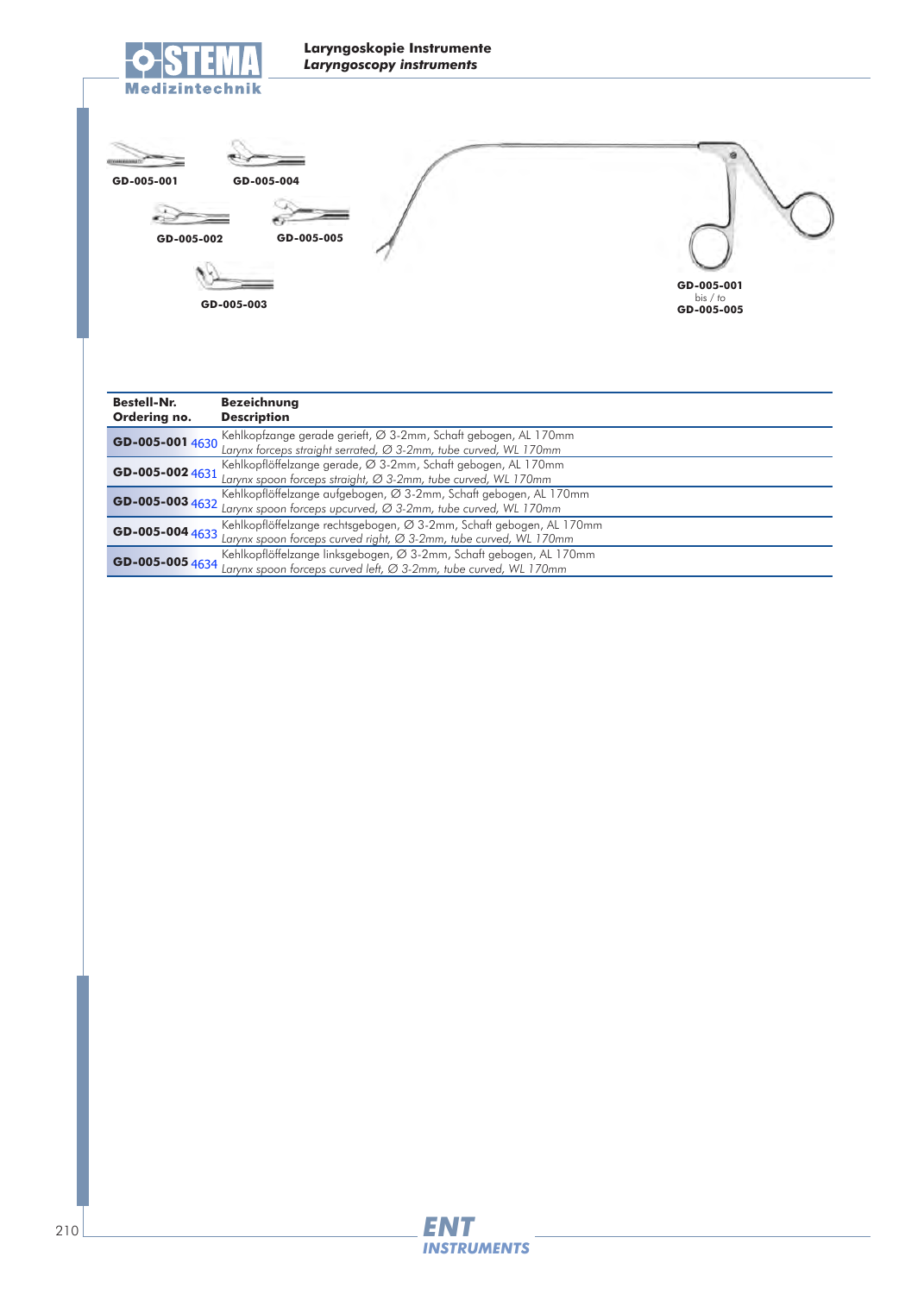

|      | <b>Bestell-Nr.</b><br>Ordering no. | <b>Bezeichnung</b><br><b>Description</b>                                                                                                                                  |  |  |
|------|------------------------------------|---------------------------------------------------------------------------------------------------------------------------------------------------------------------------|--|--|
| 4635 | GD-005-010                         | KLEINSASSER Nadelhalter gerade, Ø 3-2mm, AL 230mm<br>KLEINSASSER needelholder straight, Ø 3-2mm, WL 230mm                                                                 |  |  |
| 4636 | GD-005-011                         | Stimmbandspreizer, Ø 3-2mm, AL 230mm<br>Vocal cord spreader, Ø 3-2mm, WL 230mm                                                                                            |  |  |
| 4637 | GD-005-012                         | Applikator für Stimmbandspreizer-Einsatz, Ø 4.5mm, AL 250mm<br>Applicator for vocal cord spreader insert, Ø 4.5mm, WL 250mm<br>Spreizer mit Feder<br>Spreader with spring |  |  |
| 4638 | GD-005-013                         |                                                                                                                                                                           |  |  |